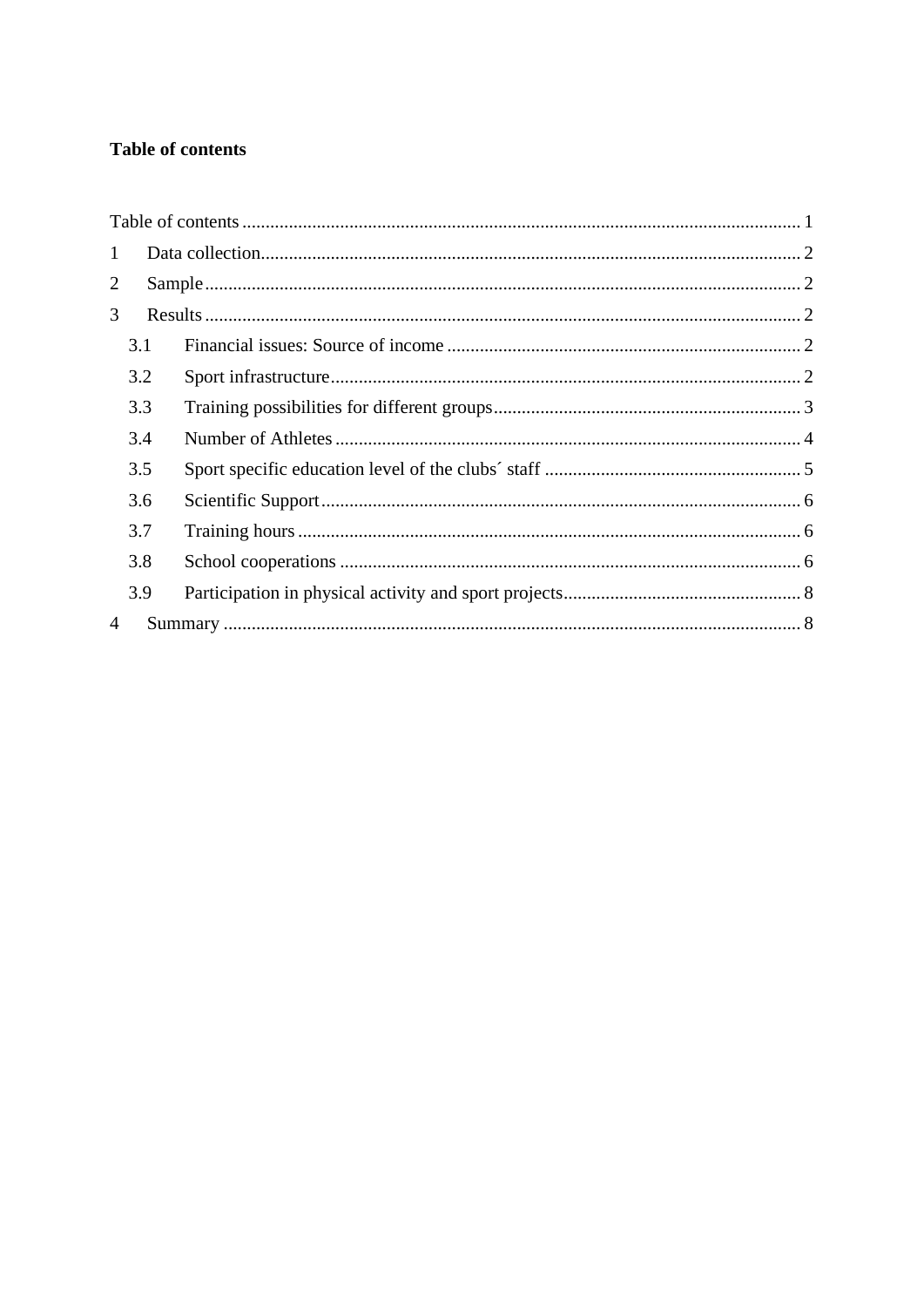#### <span id="page-1-0"></span>**1 Data collection**

An online questionnaire was sent out to the registered Slovak athletics clubs in October 2021 SAZ employees. The clubs had the opportunity to complete the questionnaire by the end of December 2021. To obtain a sufficient amount of information, we also used the very successful project Children's Athletics.

#### <span id="page-1-1"></span>**2 Sample**

The survey used 18% of athletic clubs in Slovakia (35 out of 200 registered clubs).

#### <span id="page-1-2"></span>**3 Results**

#### <span id="page-1-3"></span>**3.1 Financial issues: Source of income**

The largest source of funding in clubs is the membership fee and support with SAF (83%), on the opposite, clubs do not use resources from EU funds at all (0%), which should be changed in the future - to make it more attractive and easier for clubs. (Figure 1)



Figure 1 Financial source of income (n=35)

### <span id="page-1-4"></span>**3.2 Sport infrastructure**

Of the 35 clubs, 5 clubs have unlimited access to the 400-meter track, 6 clubs have limited access, and up to 24 clubs do not have access to the 400-meter track. SAF has been working for a long time to make the synthetic track accessible in every major city in Slovakia. Next year, more clubs will have access to the 400m track. (Figure 2)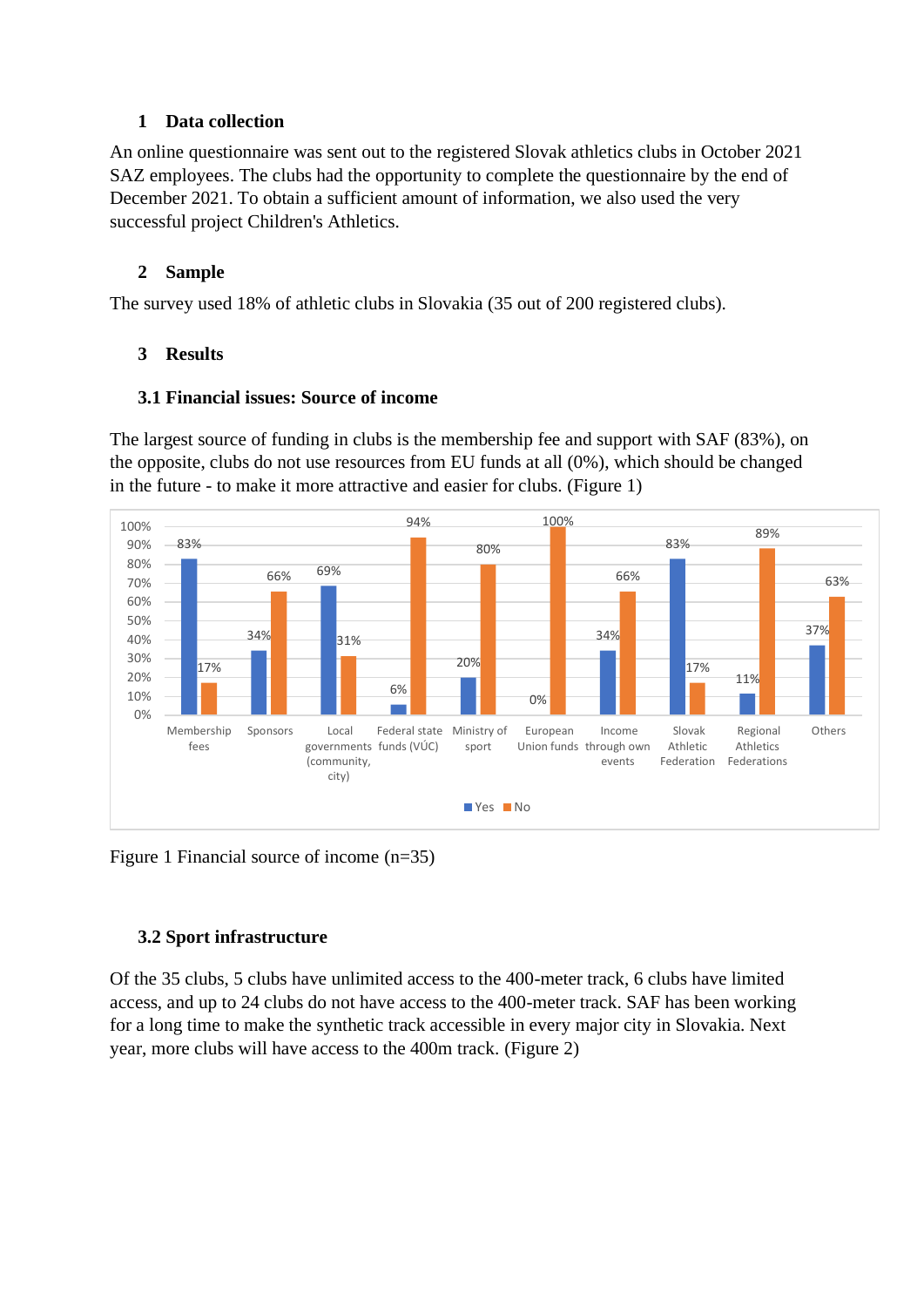

Figure 2 Acces to sport facilities (n=35 clubs)

#### <span id="page-2-0"></span>**3.3 Training possibilities for different groups**

Figure 3 clearly shows that 100% of clubs are dedicated to the group of the youngest children (born 2015-2012). In this graph we can see the trend that we have been following in Slovakia in recent years, when more than 80% of clubs are mainly engaged in training children and youth thanks to the Kid's Athletics project. (Figure 3)



Figure 3 Trainings for different age groups (n=35)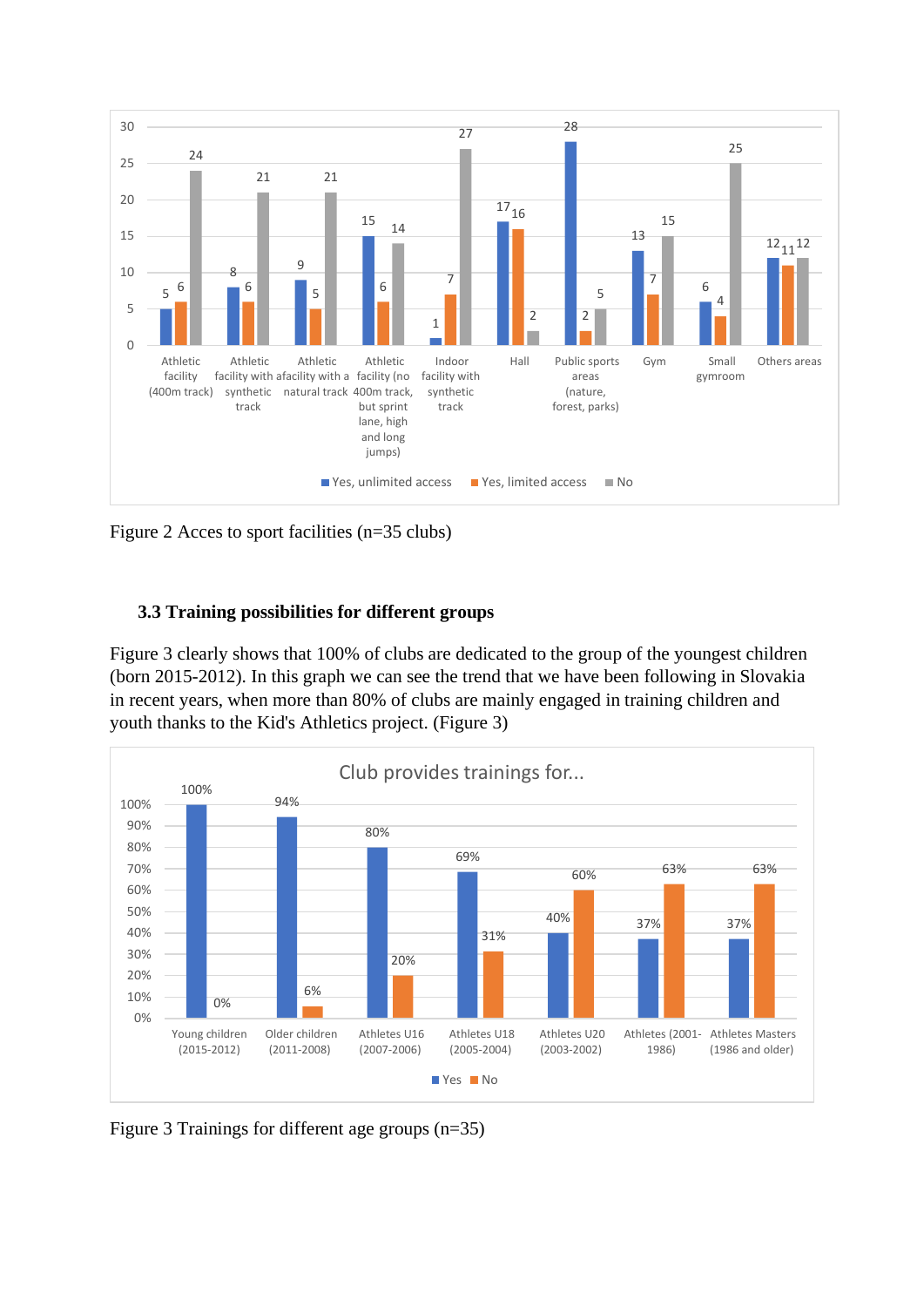Figure 4 shows the 34% of clubs in Slovakia are involved in athletes with disabilities. We should involve more people with disabilities in the training process in clubs, we should motivate trainers to pay attention to this group of people as well.



Figure 4 Training for different group (n=35)

Figure 5 we monitor the number of clubs that run trainings for free. For the little ones (2015- 2012) it is balanced, 17 clubs yes and 18 clubs no. From our point of view, this is the right way to get children for sports - athletics, also thanks to the opportunity to train for free, which will be appreciated by the parents of these youngest athletes too.





### <span id="page-3-0"></span>**3.4 Number of Athletes**

The most clubs in Slovakia have amateur athletes, where sport is not their main source of income. Therefore, it would be useful to think about how to help and financially support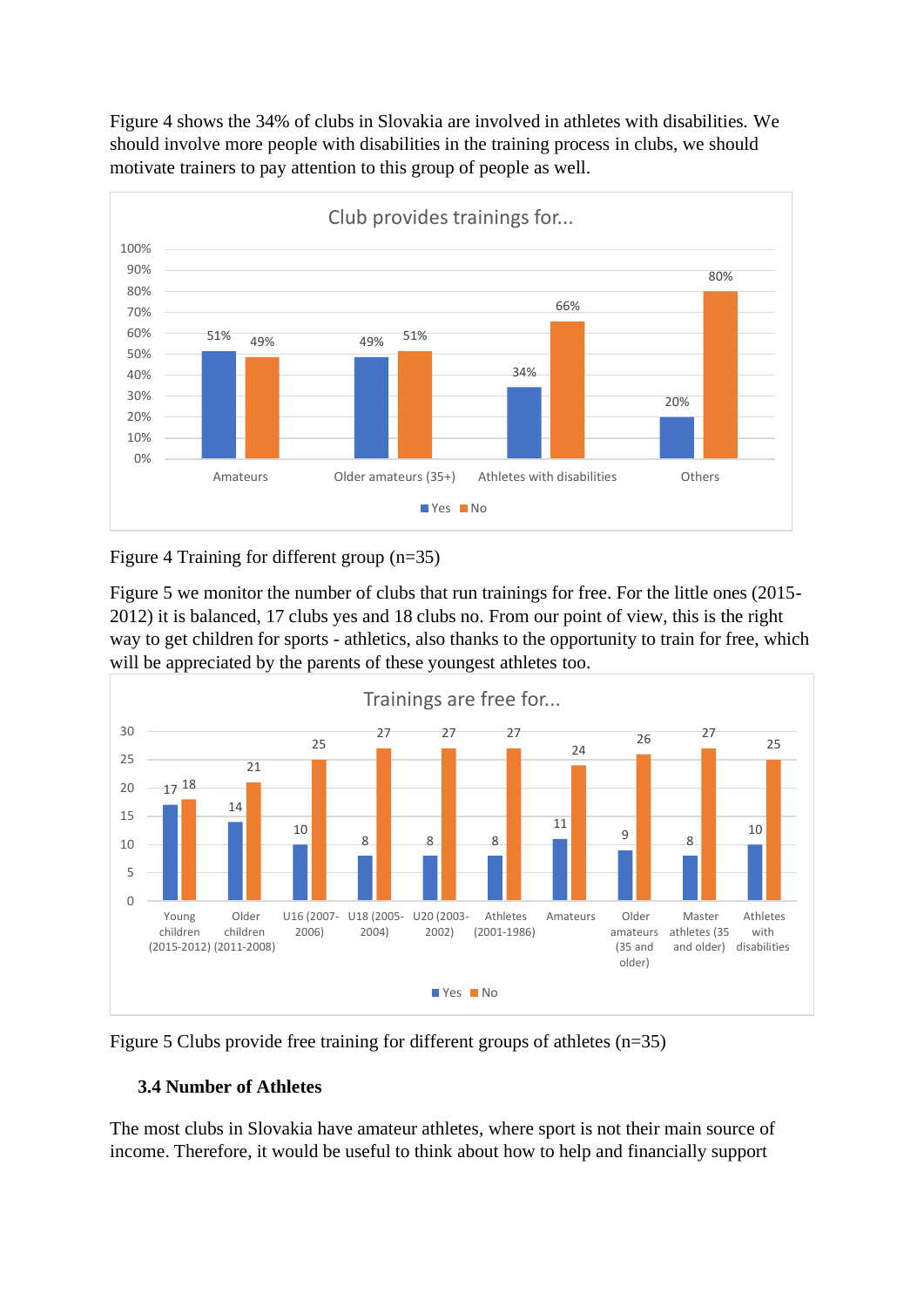

athletes in clubs so that they can become professional athletes. In Slovakia, we have only three organizations that cover professional athletes (DUKLA, NŠC, ŠKP). (Figure 6)

```
Figure 6 Number of Athletes (n=35)
```
### <span id="page-4-0"></span>**3.5 Sport specific education level of the clubs´ staff**

The total number of licensed trainers in clubs ( $n = 35$ ) is 165 which represents 94%, which is excellent statistics. The SAF has long been working on the training of coaches in clubs in Slovakia and plans to continue to do in the future. (Figure 7)



Figure 7 Clubs staff with different education level (n=35)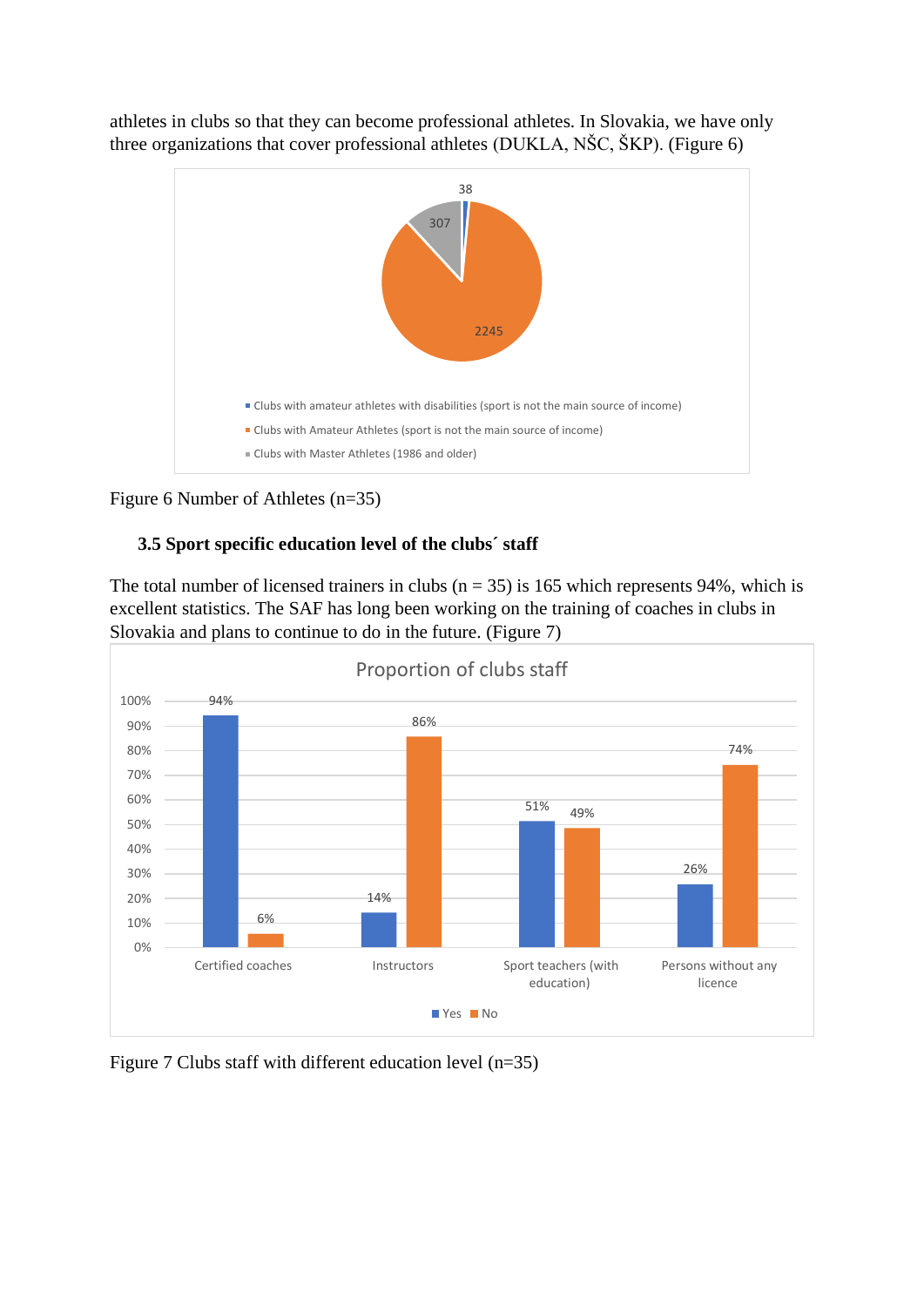### <span id="page-5-0"></span>**3.6 Scientific Support**



Figure 8 Scientific support in clubs (n=35)

Out of the total number ( $n = 35$ ) of clubs, only 6 clubs (17%) use scientific support in leading the training. The cooperation of clubs with universities and higher education staff should be at a higher level in order to increase the qualification and skills of coaches and the quality of trainings.

# <span id="page-5-1"></span>**3.7 Training hours**

Children in all examined age categories train in clubs in Slovakia, mostly in the range of 2-4 hours per week. In age from 6-9 y, it is fine, but in the remaining categories, from our point of view, children should devote more time to training activities per week. (Figure 9)





# <span id="page-5-2"></span>**3.8 School cooperations**

As many as 25 (71%) clubs work with primary schools to recruit new athletes, but 9 schools do not work with primary schools to recruit new athletes. To get new children for athletics -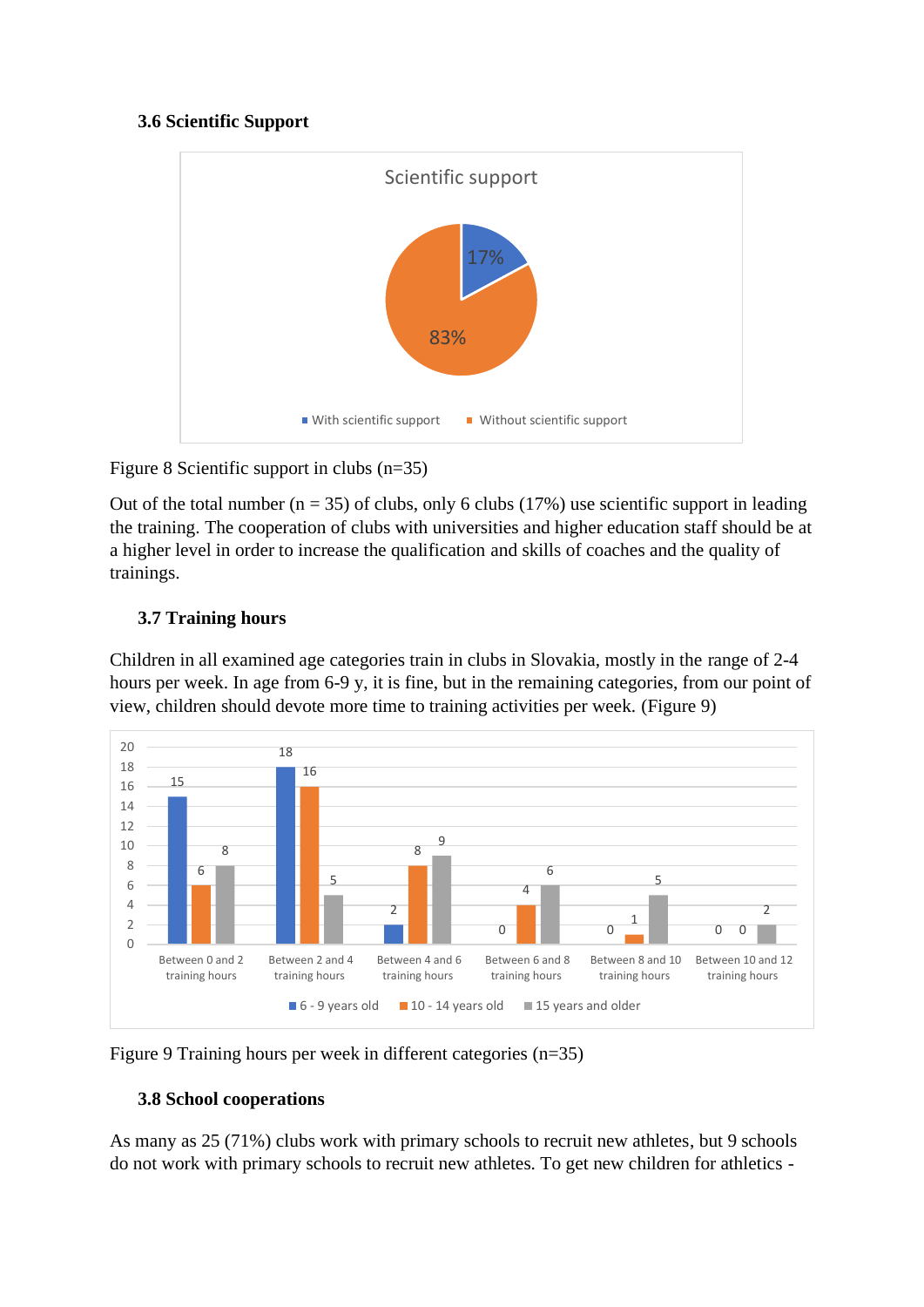

sports, it is certainly important to cooperate more with primary schools and teachers. (Figure 10)

Figure 10 Cooperation with schools (n=35)



### Figure 11 Cooperation with schools in % (n=35)

In the case of these two tables, if the answer was Yes and as they stated: organization of the Olympics (multiple combined event for elementary school, children's athletics for kindergarten), district athletics multiple combined event and district championships in high jump, training processes in school grounds, promo athletics in the square with advertising and sweets, informing the school management about the status of trainings, after school activities with a subsequent recommendation for the training process, selection of talents, testing, rental of space for organizing events, school athletics club with subsequent membership in the club.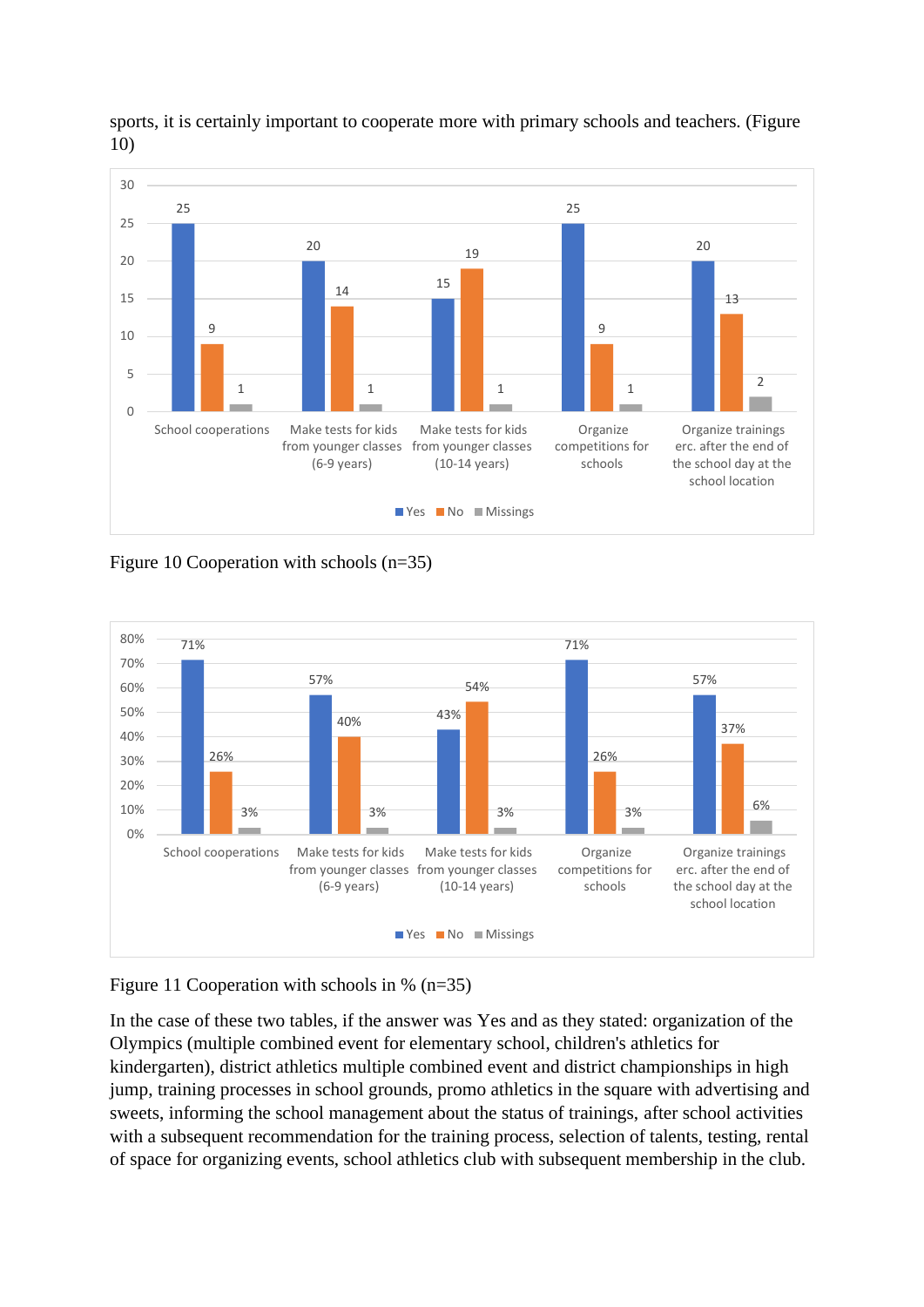### <span id="page-7-0"></span>**3.9 Participation in physical activity and sport projects**

In graph 12 we can see that all the clubs involved are involved in the DA project. The DA project has been very popular for 6 years and SAZ plans to continue it and obtain new children for athletics. (Figure 12)



Figure 12 Participation in Kid´s Athletics (n=35)



Figure 13 Participation in other project (n=35)

If they answered, then the club was participating in another project, they stated: school, city and regional rounds, Hýb sa Slovensko, Záhorácky children's running cup, Coaches at school, running events, Trojboj, P-T-S meeting, student walking league, Moravia Slovak running cup. (Figure 13)

# <span id="page-7-1"></span>**4 Summary**

- 1. Project Kid's athletics operates at a high level and it is motivating for us to continue on it
- 2. High percentage of qualified coaches work and train in clubs in Slovakia
- 3. 71% of clubs also cooperate with primary schools to acquire new children for athletics